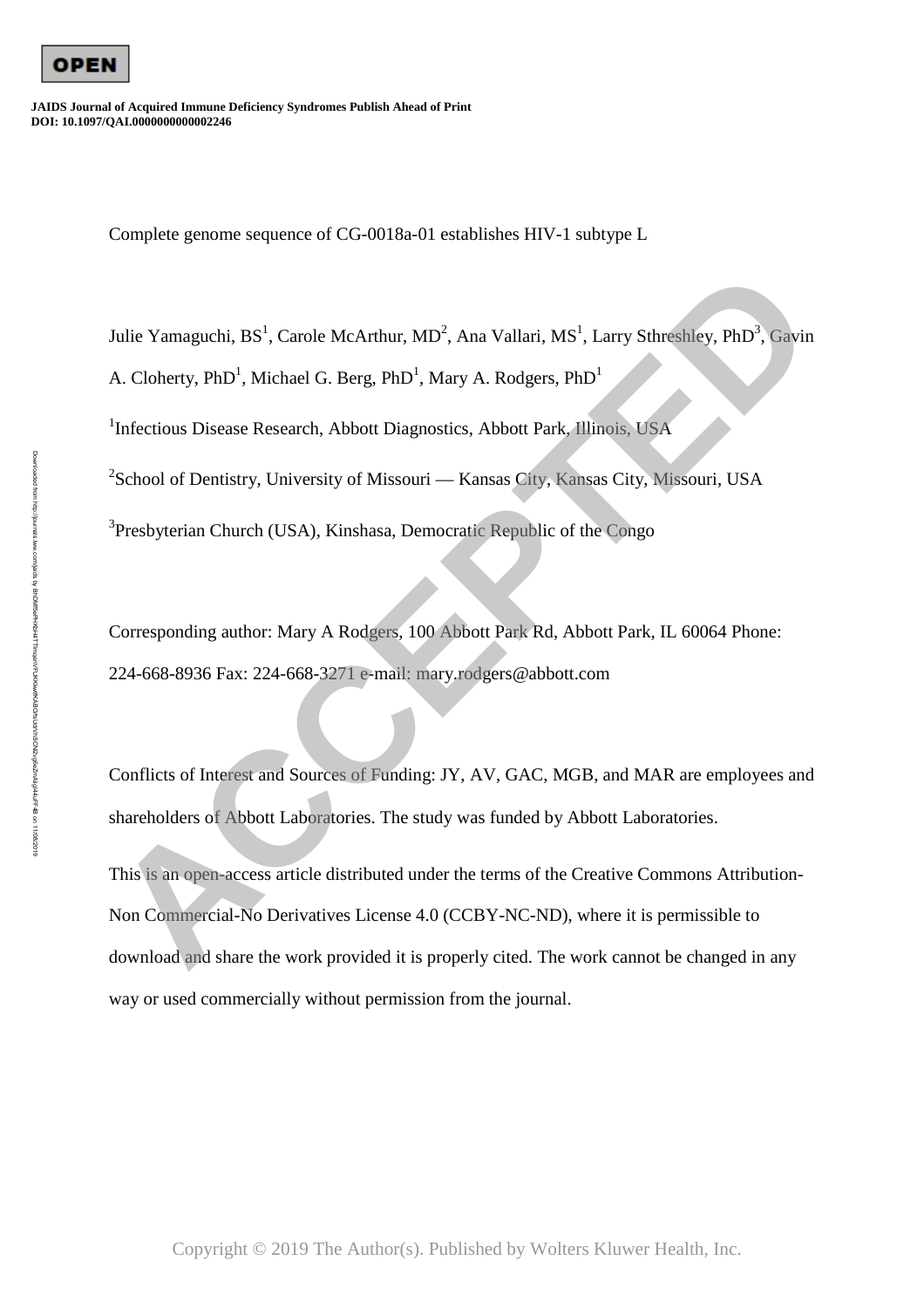#### Reprints address: same as above

Meetings at which parts of the data were presented: none

Running head (40 characters): A third subtype L genome is identified from DRC

### **Abstract**

Background: The full spectrum of HIV-1 diversity can be found in central Africa, including two divergent HIV-1 strains collected in 1983 and 1990 in Democratic Republic of Congo (DRC) that were preliminarily classified as group M subtype L. However, a third epidemiologically distinct subtype L genome must be identified to designate L as a true subtype.

Methods: Specimen CG-0018a-01 was collected in 2001 in DRC as part of an HIV prevention of mother to child transmission (PMTCT) study. Prior sub-genomic HIV-1 sequences from this specimen branched closely with proposed subtype L references. Metagenomic (mNGS) and HIV-specific target enriched (HIV-xGen) libraries were combined for next generation sequencing (NGS) to extend genome coverage. mNGS reads were analyzed for the presence of other co-infections with the SURPI bioinformatics pipeline. Romning head (40 characters): A third subtype L genome is identified from DRC<br> **Abstract**<br> **Abstract**<br> **Accelerization**<br> **Accelerization**<br> **Accelerization**<br> **Accelerization**<br> **Accelerization**<br> **Accelerization**<br> **Acceleriza** 

Results: A complete HIV-1 genome was generated with an average coverage depth of 47,783x. After bioinformatic analysis also identified Hepatitis B virus (HBV) reads, a complete HBV genotype A genome was assembled with an average coverage depth of 73,830x. The CG-0018a-01 HIV-1 genome branched basal to the two previous putative subtype L strains with strong bootstrap support of 100. With no evidence of recombination present, the strain was classified as subtype L.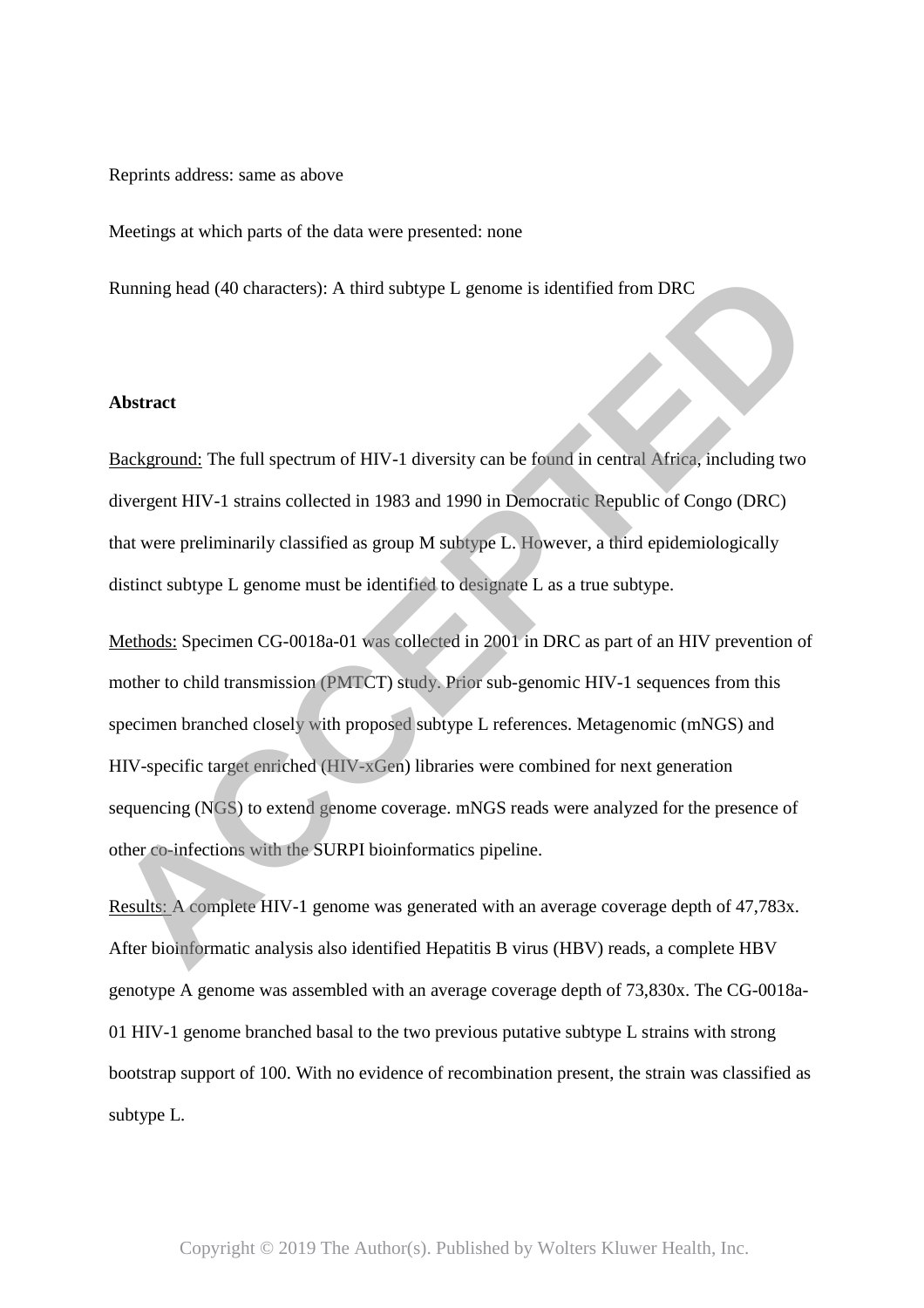Conclusions: The CG-0018a-01 HIV-1 genome establishes subtype L and confirms ongoing transmission in DRC as recently as 2001. Since CG-0018a-01 is more closely related to an ancestral strain than to isolates from 1983 or 1990, additional strains are likely circulating in DRC and possibly elsewhere.

**KEY WORDS:** full-length genome, HIV-1 surveillance, subtype L, next-generation sequencing, xGen target enrichment, HIV diversity, phylogenetic analysis

### **INTRODUCTION**

The origins of the human immunodeficiency virus (HIV) pandemic have been traced to the Democratic Republic of Congo (DRC), where estimates place the emergence of HIV in the 1920s<sup>1,2</sup>. Consistent with an early expansion of HIV in this region, strains from DRC exhibit broad genetic diversity and include all of the recognized subtypes, many circulating recombinant forms (CRFs), and an abundance of unique recombinant forms (URFs) and unclassifiable sequences <sup>3-8</sup>. Current HIV nomenclature guidelines specify that complete genome sequences from at least three non-transmission linked cases are required to establish a new subtype or CRF classification for  $HIV<sup>9</sup>$ . Two unclassifiable complete genome sequences, 83CD003 (AF286236) and 90CD121E12 (AF457101), form a distinct branch from other subtypes and CRFs that is nearly equidistant from neighboring subtypes H and J, which led to a proposal that these sequences are members of a new subtype, L<sup>7</sup>. The proposal was further supported by 13.2-14.5% nucleotide divergence of each genome from all other Group M subtypes<sup>7</sup>. These strains were collected in 1983 and 1990 in DRC and have not been identified elsewhere. Since subtype L is not an official classification, these isolates are not typically included in reference sequence **ACCEPTED**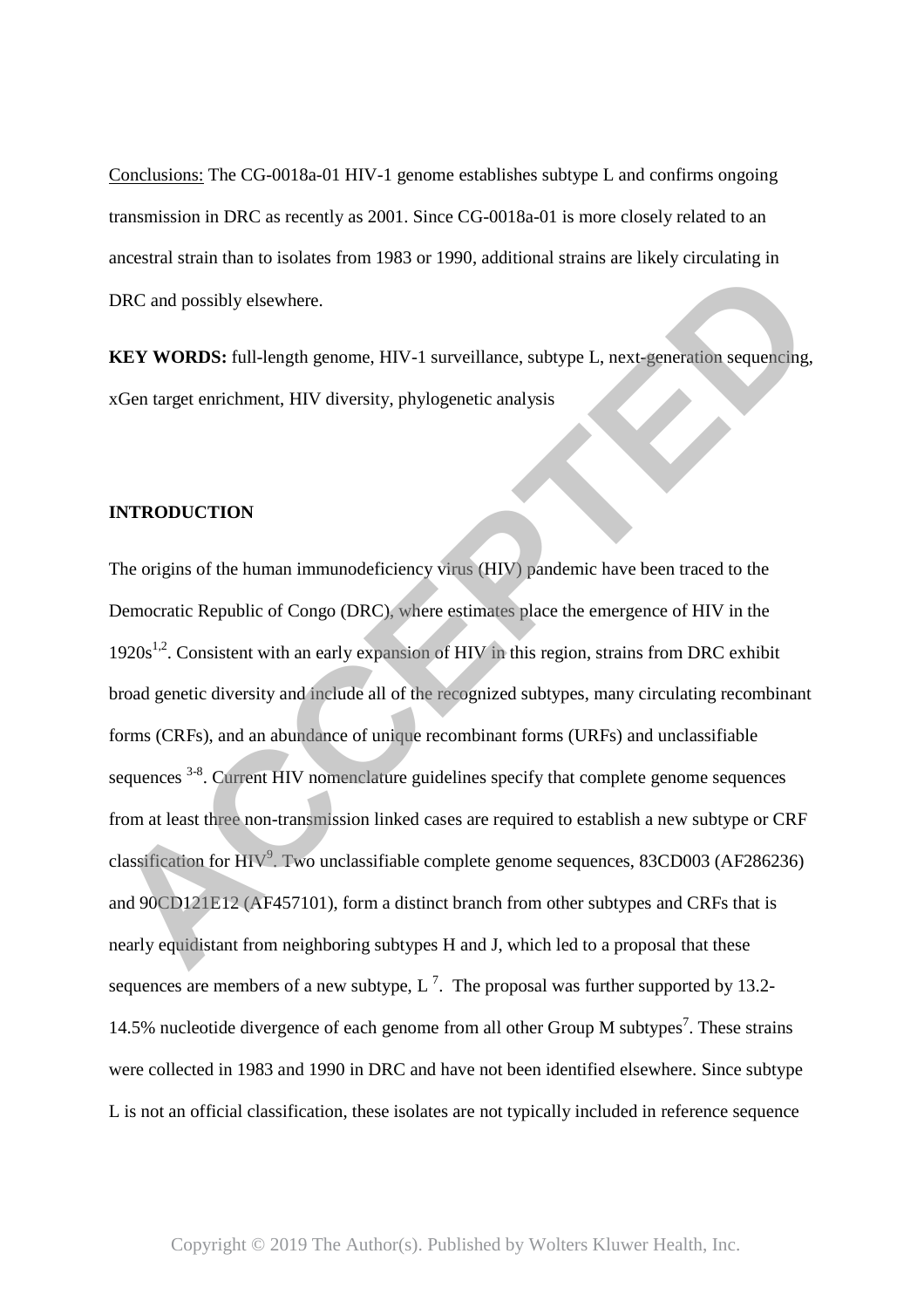alignments used to classify HIV sequences. Therefore, it remains possible that other subtype L strains might be circulating, yet unclassified.

Specimen CG-0018a-01 was collected in 2001 at the Good Shepard Hospital, located 12 kilometers from Kananga, Kasai-Occidental Province in the DRC, and was previously classified as a putative subtype L based on the sequences of sub-genomic PCR fragments amplified from the *gag*, polymerase (*pol*) integrase and envelope immunodominant (*env* IDR) regions<sup>8</sup>. Prior efforts to obtain a full genome at that time<sup>10</sup> were hampered by low viral load (<4  $\log_{10}$  copies /ml) and limited sample volume, which have now been overcome. Here, we describe the assembly and classification of the complete CG-0018a-01 genomic sequence obtained by application of the HIV- $xGen<sup>11</sup>$  method of target enrichment. Specimen CG-0018a-01 was collected in 2001 at the Good Shepard Hospital, located 12<br>
kilometers from Kananga, Kasai-Occidental Province in the DRC, and was previously classified<br>
as a putative subtype 1. based on the seque

# **METHODS**

**Specimen.** Plasma specimen CG-0018a-01 was collected as previously described<sup>8</sup> and as approved by the University of Missouri – Kansas City Research Board with informed consent. The sample was identified as HIV reactive with the ARCHITECT HIV Combo Ag/Ab test (Abbott Diagnostics, Wiesbaden, Germany) with a signal to cutoff (S/CO) of 118.9. A viral load of 3.89 log10 copies/ml was determined by the HIV RealTi*m*e test (Abbott Molecular Diagnostics, Des Plaines, IL, USA).

**Metagenomic library preparation and target enrichment.** The previously described methods for nucleic acids extraction<sup>10</sup>, library preparation and HIV-xGen target-enrichment<sup>11</sup> were followed with modifications to accommodate enrichment of a single library. One-half  $(v/v)$  of the metagenomic next generation sequencing (mNGS) Nextera library (~250ηg) was subjected to HIV-xGen hybridization. Hybridized targets were bound to streptavidin beads, washed to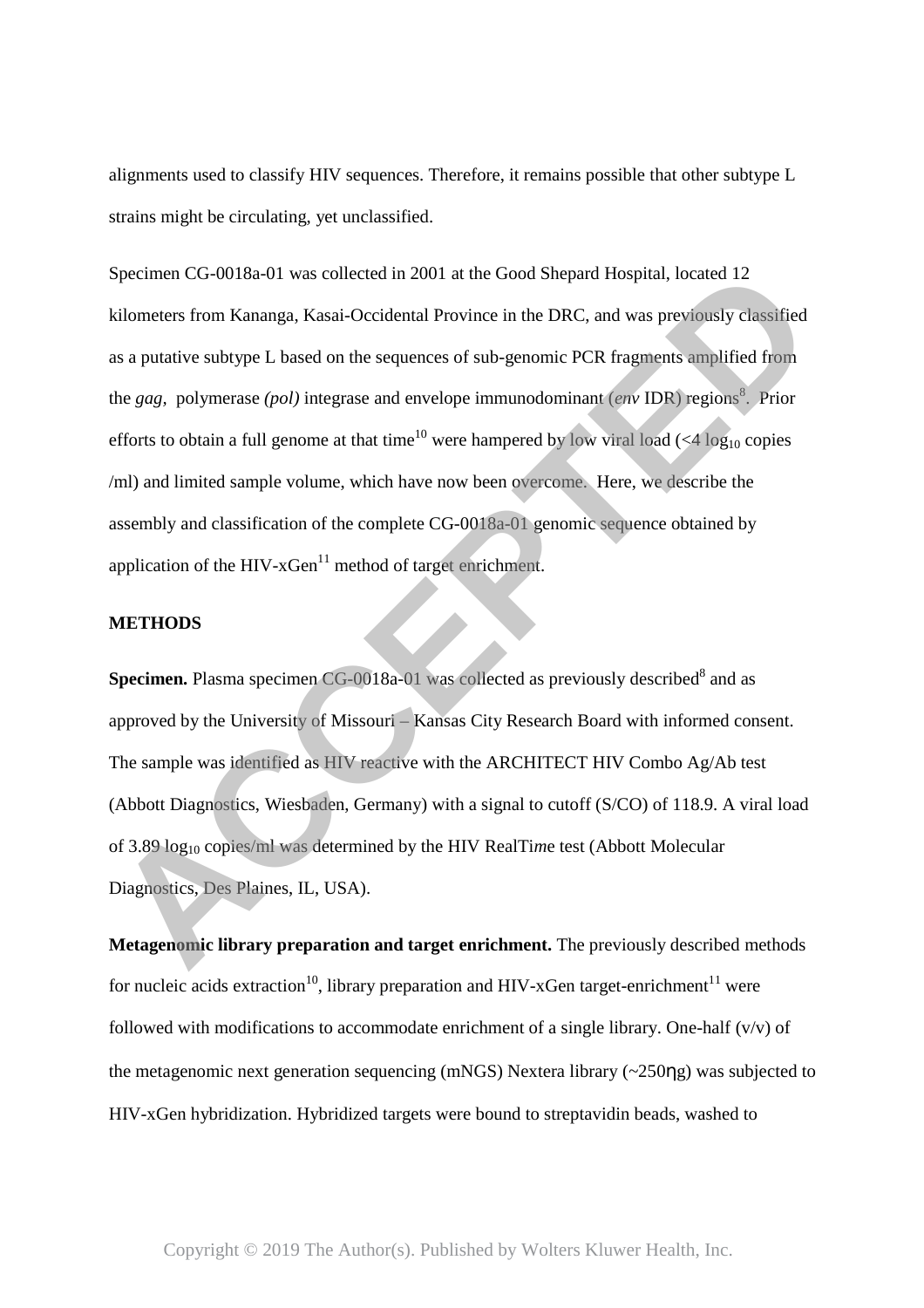remove unbound DNA, and then amplified by 20 cycles of PCR. Post-capture DNA fragments were purified off the streptavidin beads and amplified by 37 cycles of PCR until a library was visible on the 2200 TapeStation (Agilent, Santa Clara, CA). PCR amplification after removing the library fragments from the streptavidin beads is essential to generating sufficient DNA for NGS. Both the mNGS and HIV-xGen target-enriched libraries were loaded onto the same MiSeq run.

**Genome assembly and phylogenetic analysis.** The NGS raw data processing and sequence analysis workflow to build a complete viral genome has been described previously $8,10$ . After the two putative subtype L references and the CG-0018a-01 HIV genome were merged into a subset of the 2016 Los Alamos HIV Database full genome alignment (www.hiv.lanl.gov) containing HIV-1 subtypes A-K and at least one each of CRFs 1-88, Neighbor-joining phylogenetic and recombinant analyses were completed as previously described<sup>10</sup>. A simplified Maximum Likelihood tree was prepared for Figure 2A after removal of uninformative CRF references from the alignment using MEGA v6.06 and the GTR+G+I nucleotide substitution model with 500 bootstrap replicates<sup>12</sup>. The trees were rooted to outgroup strain SIVcpz (X52154). Hepatitis B virus (HBV) phylogenetic analysis was completed with reference strains A-I as previously described<sup>13</sup> and HBV escape and resistance mutations were evaluated using Geno2Pheno hbv (2.0)<sup>14</sup>. Raw NGS data also was uploaded to the SURPI ("**s**equence-based **u**ltra**r**apid **p**athogen **i**dentification") pipeline<sup>15</sup> for analysis and identification of any other human pathogens that might be present in the sample. The HIV and HBV genomes have been deposited in Genbank under accession numbers MN271384 and MN544634, resp ectively. The library fragments from the steptavidin beads is essential to generating sufficient DNA for<br>NGS. Both the mNGS and HIV-xGen target-enriched libraries were loaded onto the same<br>Miseq run.<br>**ACCEPTED**<br>**ACCEPTED** and phylog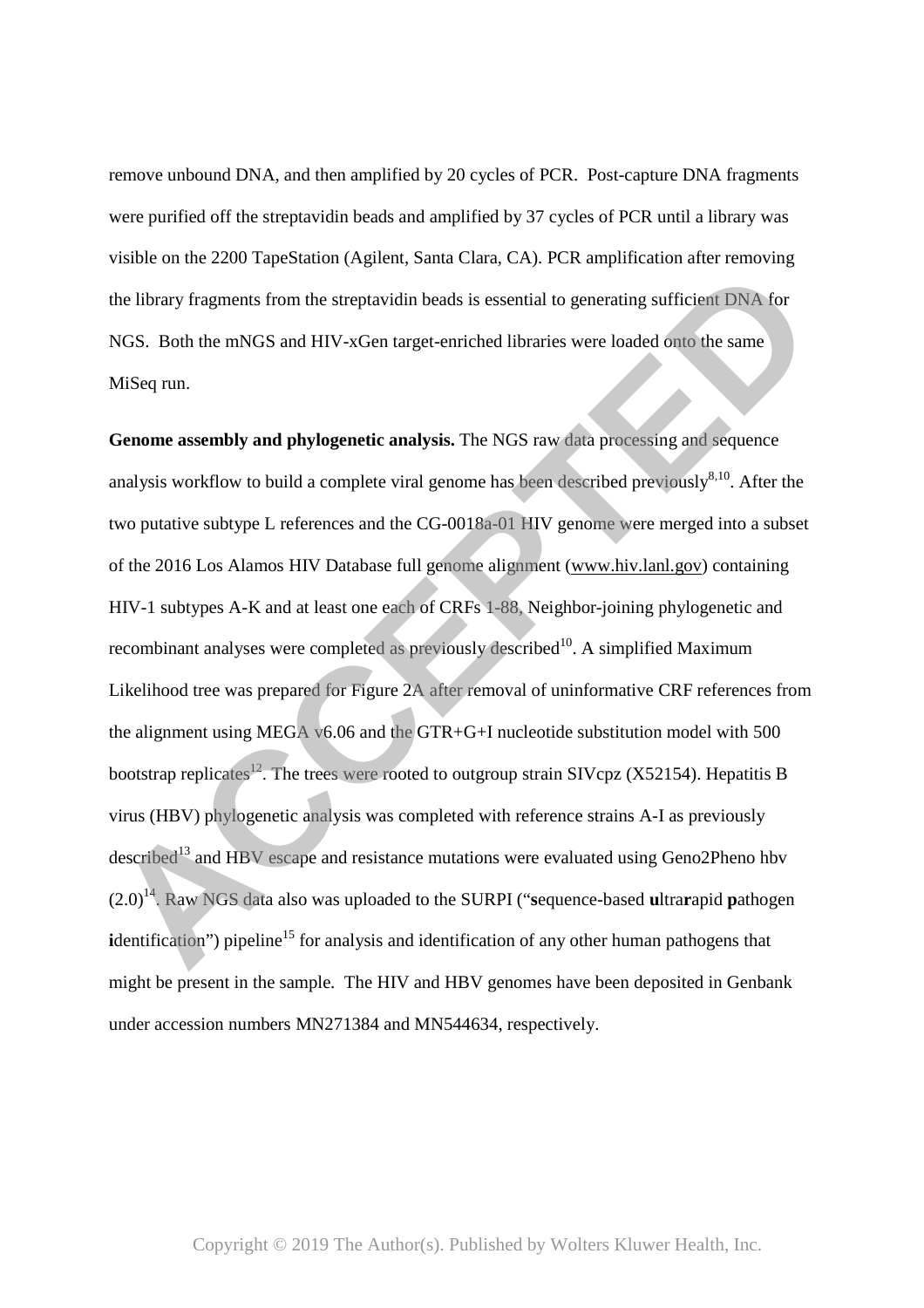## **RESULTS**

To obtain a complete genome from sample CG-0018a-01, a target enrichment (HIV-xGen) method was applied to a cDNA library (mNGS) followed by sequencing of both metagenomic and HIV-xGen target-enriched libraries with a single barcode. Iterative refinement of the consensus sequence identified 4,363,031 of 11,046,542 total reads (39.5%) which mapped to the final 9681 bp complete genome sequence of CG-0018a-01 at an average coverage depth of 47,783x (Figure 1).

A basic local alignment search tool (BLASTn) query of the CG-0018a-01 sequence to the NCBI nt database retrieved 90CD121E12, a putative subtype L sequence<sup>7</sup>, as the top hit (92% identity, e-value 0.0). Phylogenetic analysis indicates CG-0018a-01 branches with L-83CD003 and L-90CD121E12 with a bootstrap value of 100 (Figure 2A). Consistent with our previous evaluation of sub-genomic sequences<sup>8</sup>, full-length CG-0018a-01 branched basal to L-83CD003 and L-90CD121E12, suggesting it may be ancestral to these strains or that it represents a recombinant sequence. Simplot analysis shows percent identity remains highest to the putative subtype L sequences across the entire genome, except in the well-conserved *pol* region where percent identity is 90-95% among all group M subtypes (Figure 2B). Bootscanning confirmed the absence of a recombination event (Figure 2B), and an individual tree of the *pol* region (positions 3500-4600 in the gap-stripped alignment) demonstrates that CG-0018a-01 still branches with the putative subtype L isolates with a bootstrap of 97 (Figure 2C). Therefore, we classify the sequence of CG-0018a-01 as the third non-transmission linked genome of HIV-1 Group M subtype L. consensus sequence identified 4,363,031 of 11,046,542 total reads (39.5%) which mapped to the<br>final 9681 bp complete genome sequence of CG-0018a-01 at an average coverage depth of<br>47,783x (Figure 1).<br>A basic local alignme

To identify any additional viruses present in the CG-0018a-01 specimen, all NGS reads were processed by the SURPI bioinformatics tool<sup>15</sup>. Unexpectedly, Hepatitis B virus (HBV) reads were also present, comprising 23.4% (N=2,588,714) of the NGS reads and indicating that patient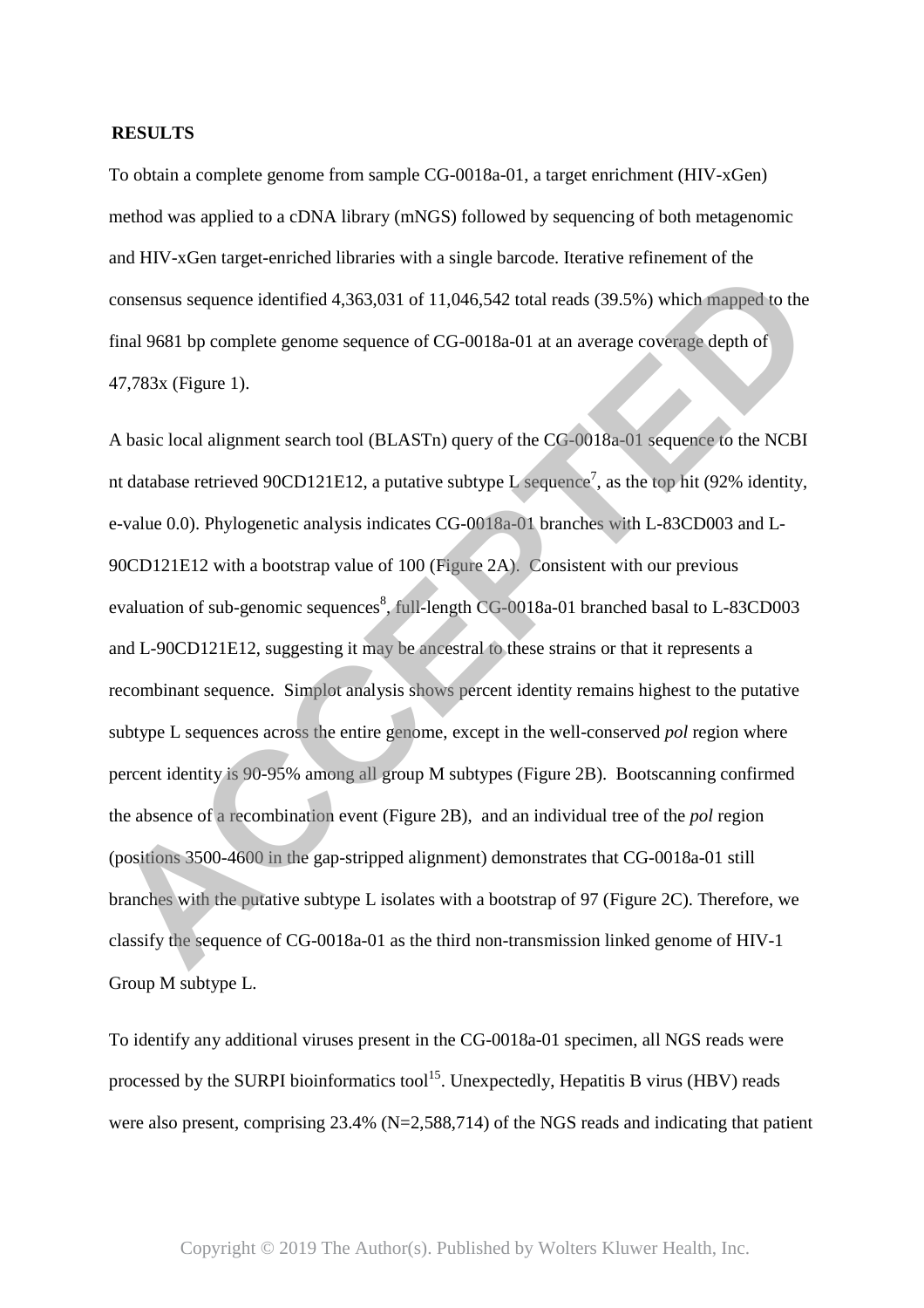CG-0018a-01 was co-infected with HIV and HBV. A complete HBV genotype A sequence was assembled with an average coverage depth of 73,830x. There are no HBV probes in the HIVxGen probe set, and only 96 reads were mapped from our positive control library spiked with 4  $log_{10}$  HBV copies/ml, suggesting the HBV viral load in CG-0018a-01 is high ( $>>$ 5 log <sub>10</sub>), although quantitation could not be performed due to limited specimen volume. The HBV surface antigen (HBsAg) "a" determinant region did not encode any known escape mutations, and resistance mutations were absent from the reverse transcriptase region of the *pol* gene.

#### **DISCUSSION**

The complete genome sequence of CG-0018a-01 from the Democratic Republic of Congo has been assembled from NGS of metagenomic and HIV-xGen target-enriched libraries. The HIVxGen method has been described previously for target enrichment of a pool of barcoded libraries<sup>11</sup>, but the work described here also shows the method can be successful for a single library if additional post-capture amplification is done. By loading both the mNGS and the HIVxGen target enriched libraries on one MiSeq run, we were able to obtain complete genome coverage despite divergent viral sequences which may have posed a challenge to probe capture. The mNGS approach also enabled identification of an HBV co-infection and the assembly of a complete HBV genome with comparable deep read coverage.  $\log_{10}$  HBV copies/ml, suggesting the HBV viral load in CG-0018a-01 is high ( $>5$  fog  $_{10}$ ).<br>
although quantitation could not be performed due to limited specimen volume. The HBV sorfsce<br>
antigen (HBsAg) "a" determinan

We conclude that the epidemiologically unlinked isolates CG-0018a-01, 83CD003, and 90CD121E12 may now be classified as HIV-1 group M, subtype L. This is the first new subtype classification identified since the nomenclature guidelines were established in  $2000^9$ . Despite being the most recently sequenced subtype L strain, CG-0018a-01 branched basal to the two older strains from 1990 and 1983 (Figure 2A), consistent with CG-0018a-01 being more closely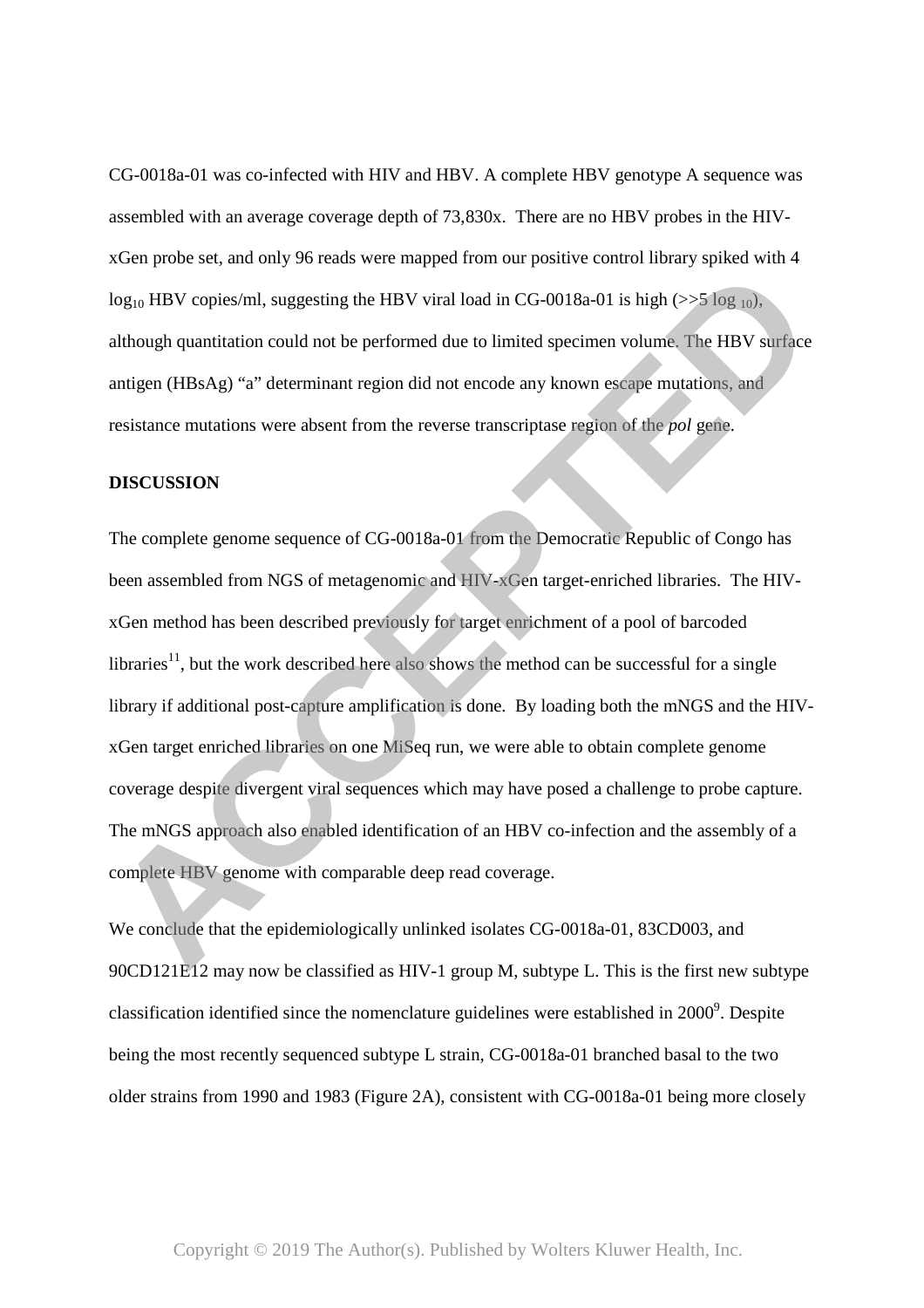related to the ancestral subtype L strain than the other two isolates. Therefore, the CG-0018a-01 sequence will be important for determining the origins and age of subtype L. Furthermore, our identification of CG-0018a-01 decades after the first subtype L strain was collected also suggests that ongoing transmission of subtype L is likely, albeit poorly sampled. Although CG-0018a-01 was one of 172 specimens sequenced in this study<sup>8</sup>, we expect the prevalence of subtype L is much lower than was found in this small cohort. While subtype L is currently restricted to the DRC, it remains possible that future sequence analyses that include this clade as a reference may identify more subtype L infections in DRC or elsewhere. Continued molecular surveillance will be essential to determining the true prevalence of subtype L and other rare or emerging strains of HIV. **That ongoing transmission of subtype 1. is likely, albeit poorly sampled. Although CG-0018a-01<br>
was one of 172 specimens sequenced in this study<sup>8</sup>, we expect the prevalence of subtype L is<br>
much lower than was found in t** 

# **References**

- 1. Worobey M, Gemmel M, Teuwen DE, et al. Direct evidence of extensive diversity of HIV-1 in Kinshasa by 1960. *Nature.* 2008;455(7213):661-664.
- 2. Faria NR, Rambaut A, Suchard MA, et al. HIV epidemiology. The early spread and epidemic ignition of HIV-1 in human populations. *Science.* 2014;346(6205):56-61.
- 3. Gao F, Trask SA, Hui H, et al. Molecular characterization of a highly divergent HIV type 1 isolate obtained early in the AIDS epidemic from the Democratic Republic of Congo. *AIDS research and human retroviruses.* 2001;17(12):1217-1222.
- 4. Mokili JL, Wade CM, Burns SM, et al. Genetic heterogeneity of HIV type 1 subtypes in Kimpese, rural Democratic Republic of Congo. *AIDS research and human retroviruses.*  1999;15(7):655-664.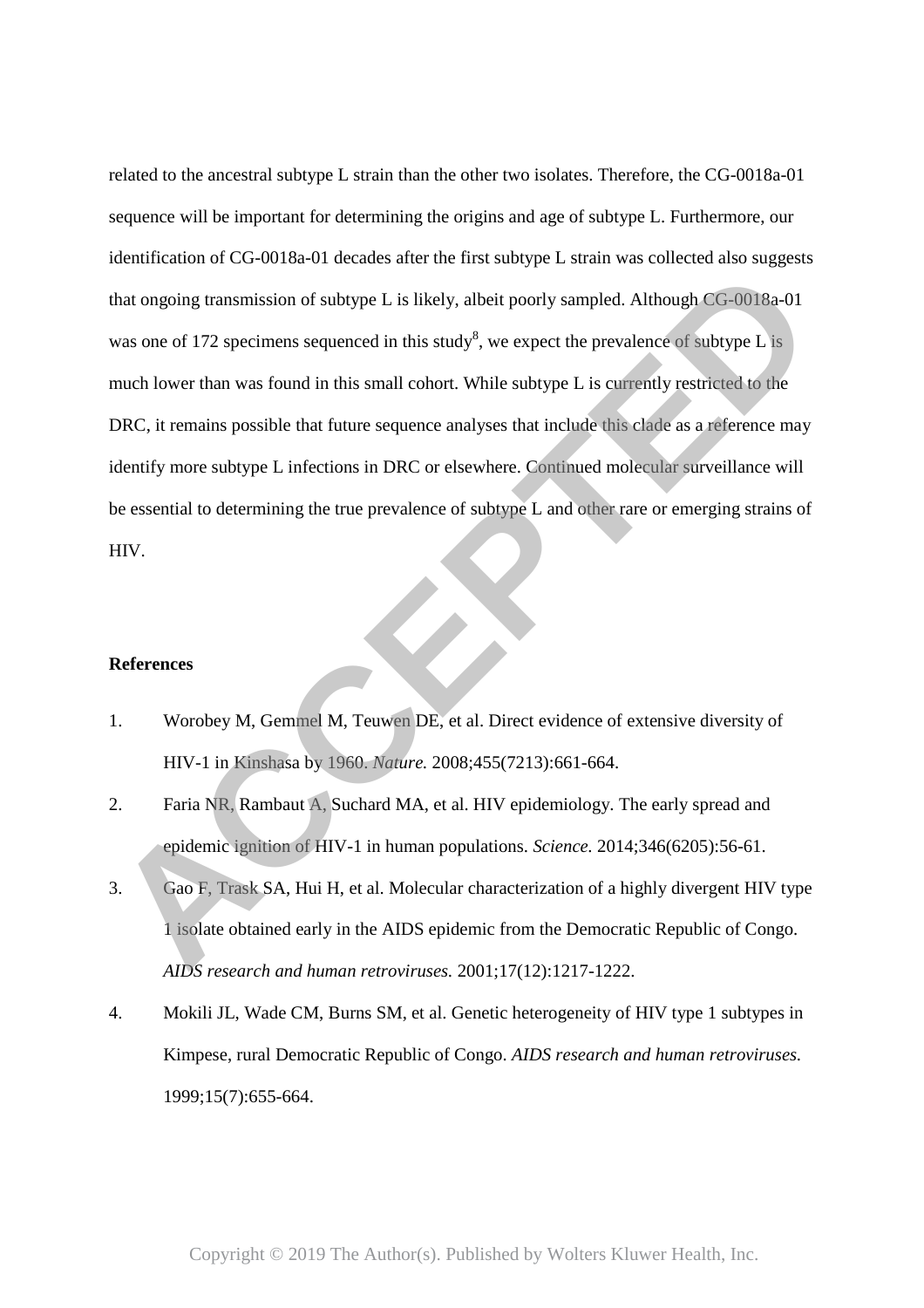- 5. Vidal N, Peeters M, Mulanga-Kabeya C, et al. Unprecedented degree of human immunodeficiency virus type 1 (HIV-1) group M genetic diversity in the Democratic Republic of Congo suggests that the HIV-1 pandemic originated in Central Africa. *Journal of virology.* 2000;74(22):10498-10507.
- 6. Tongo M, Dorfman JR, Martin DP. High Degree of HIV-1 Group M (HIV-1M) Genetic Diversity within Circulating Recombinant Forms: Insight into the Early Events of HIV-1M Evolution. *Journal of virology.* 2015;90(5):2221-2229. *Lound of virology, 2003;74*(22):10498-10507.<br> **ACCEPTED** *A. Dorfman IR. Martin DP. High Degree of HIV-1 Group M (HIV-1M) Genetic*<br>
Diversity within Circulating Recombinant Forms: Insight into the Early Events of HIV-1<br>
I
- 7. Mokili JL, Rogers M, Carr JK, et al. Identification of a novel clade of human immunodeficiency virus type 1 in Democratic Republic of Congo. *AIDS research and human retroviruses.* 2002;18(11):817-823.
- 8. Rodgers MA, Wilkinson E, Vallari A, et al. Sensitive Next-Generation Sequencing Method Reveals Deep Genetic Diversity of HIV-1 in the Democratic Republic of the Congo. *Journal of virology.* 2017;91(6).
- 9. Robertson DL, Anderson JP, Bradac JA, et al. HIV-1 nomenclature proposal. *Science.*  2000;288(5463):55-56.
- 10. Berg MG, Yamaguchi J, Alessandri-Gradt E, Tell RW, Plantier JC, Brennan CA. A Pan-Hiv Strategy for Complete Genome Sequencing. *Journal of clinical microbiology.* 2015.
- 11. Yamaguchi J, Olivo A, Laeyendecker O, et al. Universal Target Capture of HIV Sequences From NGS Libraries. *Frontiers in microbiology.* 2018;9:2150.
- 12. Tamura K, Stecher G, Peterson D, Filipski A, Kumar S. MEGA6: Molecular Evolutionary Genetics Analysis version 6.0. *Mol Biol Evol.* 2013;30(12):2725-2729.
- 13. Rodgers MA, Vallari AS, Harris B, et al. Identification of rare HIV-1 Group N, HBV AE, and HTLV-3 strains in rural South Cameroon. *Virology.* 2017;504:141-151.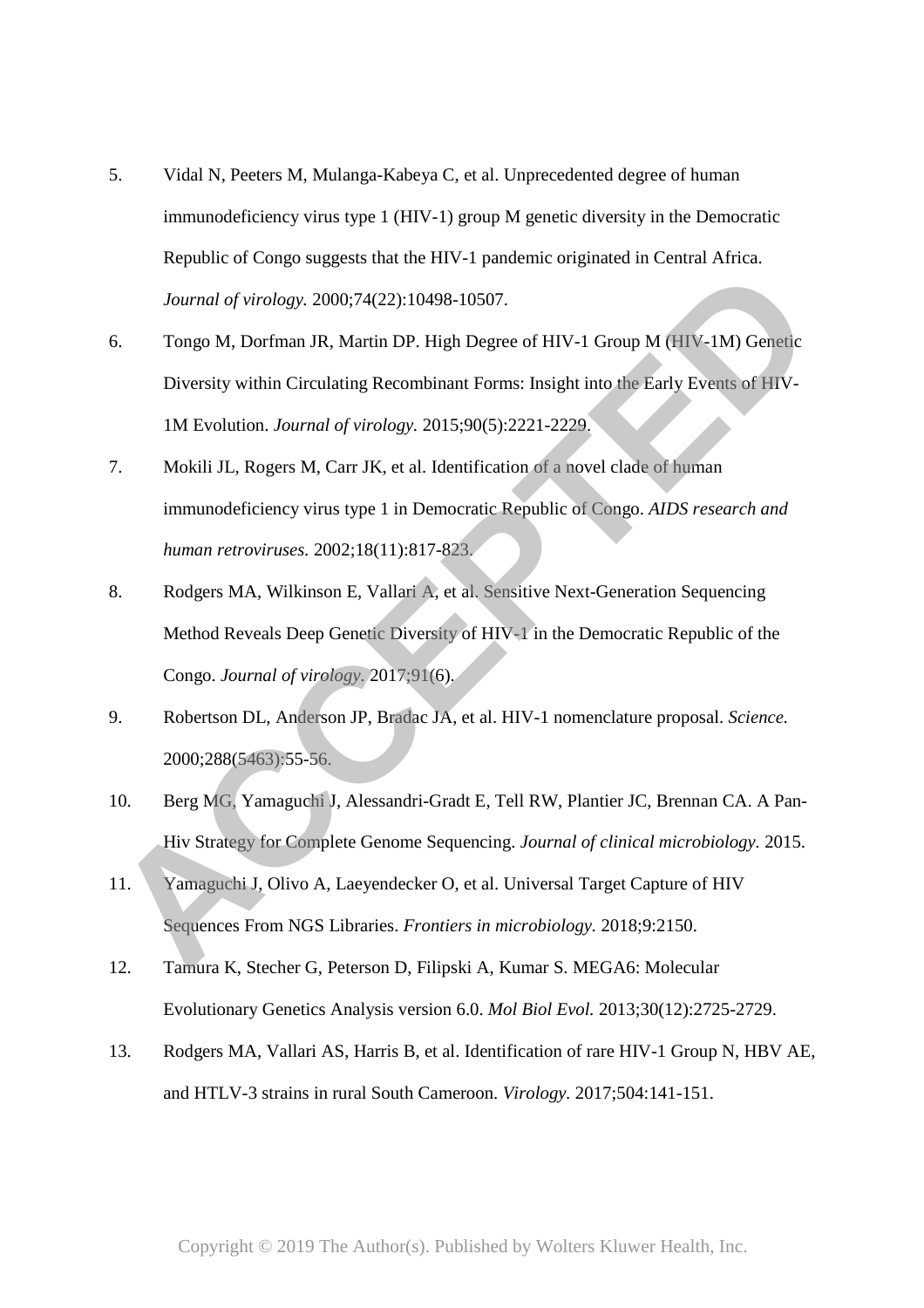- 14. Informatik MPI. Geno2pheno (hbv) v2.0. http://hbv.geno2pheno.org. Available at: http://hbv.geno2pheno.org. Accessed June, 2016.
- 15. Naccache SN, Federman S, Veeraraghavan N, et al. A cloud-compatible bioinformatics pipeline for ultrarapid pathogen identification from next-generation sequencing of clinical samples. *Genome research.* 2014;24(7):1180-1192.

Figure 1. Coverage plot of NGS data for the CG-0018a-01 HIV-xGen library illustrates the average

coverage depth of 47,783 across the length of the genome.

**Figure 2.** Sequence analysis of the CG-0018a-01 complete genome. A. HIV-1 group M maximum likelihood phylogenetic tree (7578 bp) shows the sequenece of CG-0018a-01 groups with the two putative subtype L sequences with a bootstrap of 100. B. SimPlot (Window: 500 bp, Step: 50 bp) and BootScan (Window: 500bp, Step 100 bp) show % identity is highest to the putative subtype L reference sequences except in the well-Conserved pol region (approximate positions 3500-4600). C. Results of Neighbor-Joining phylogenetic analysis of positions 3500- 4600 show that the sequence of CG-0018a-01 continues to group with the putative subtype L pipeline for uttrarapid pathogen identification from next-generation sequencing of<br>clinical samples. *Genome research*. 2014;24(7):1180-1192.<br>**Figure 1.** Coverage plot of NGS data for the CG-0018a-01 HTV-xGen library illus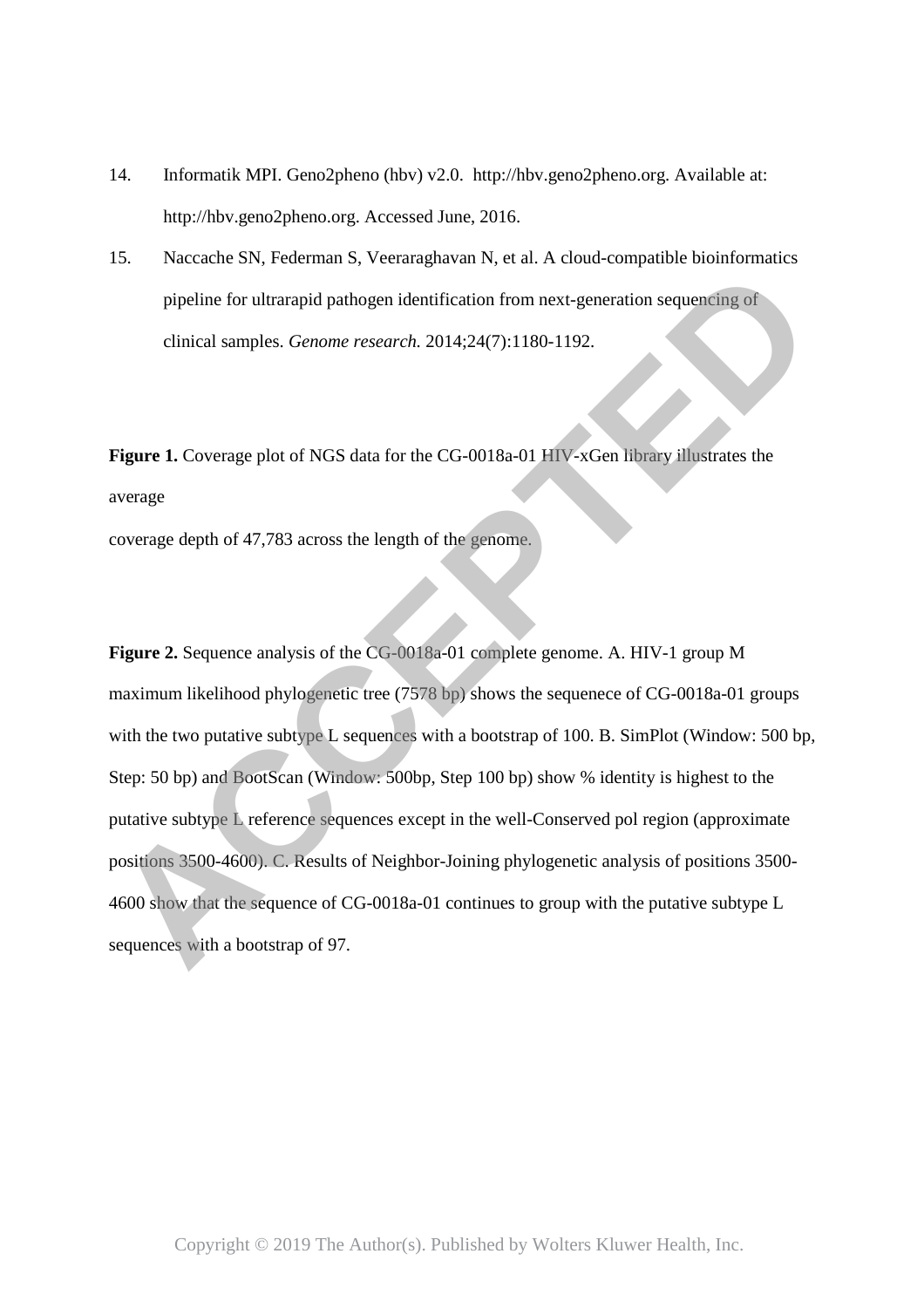

Figure 1. Coverage plot of NGS data for the CG-0018a-01 HIV-xGen library illustrates the average coverage depth of 47,083 achoss the length Butholged one. Wolters Kluwer Health, Inc.